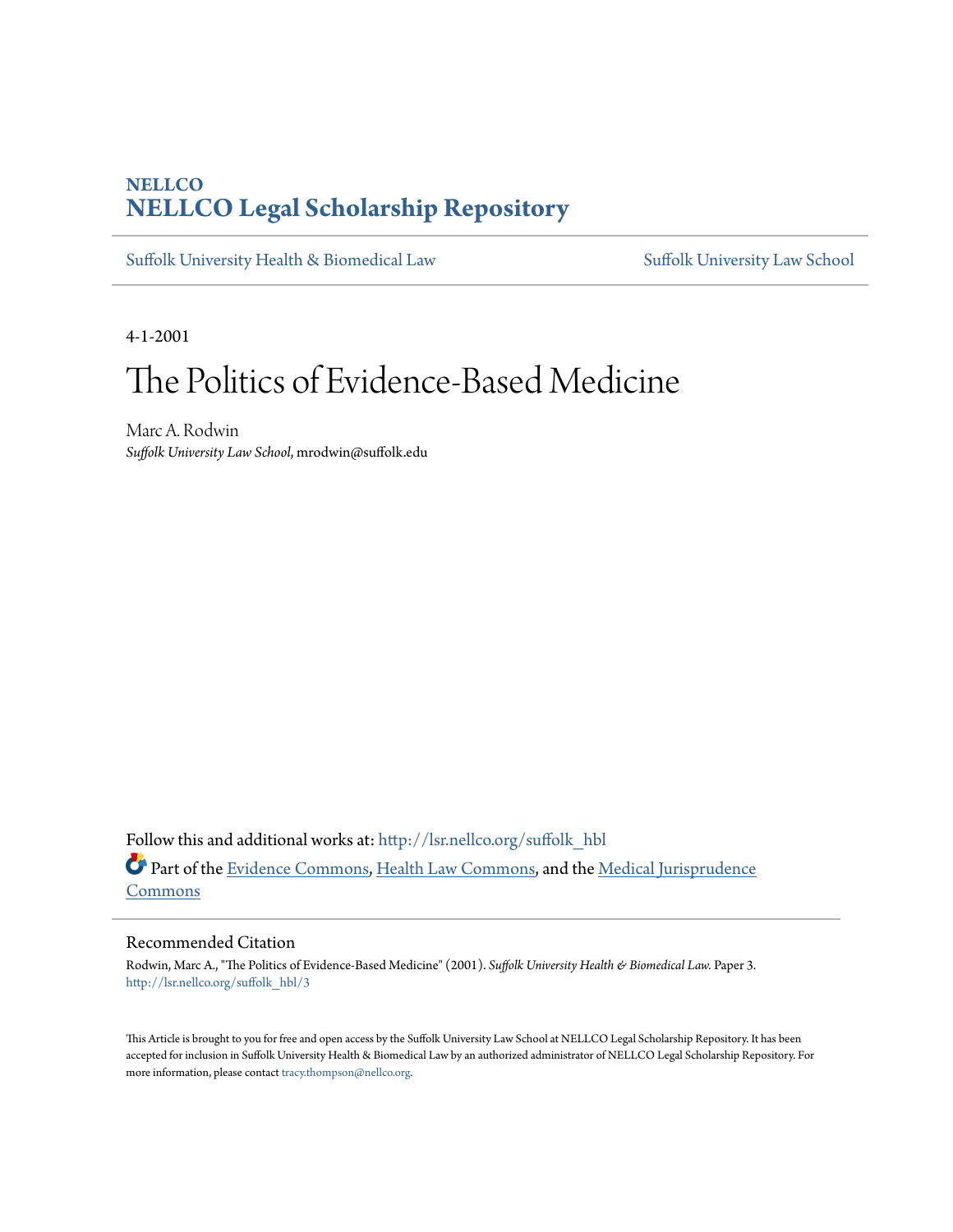# **Commentary The Politics of**

# **Evidence-Based Medicine**

**Marc A. Rodwin Indiana** University

The impetus for these essays on evidence in medicine and law is commonly called evidence-based medicine: the movement to evaluate the safety, effectiveness, and cost of medical practices using tools from science and social science and to base clinical practice on such knowledge. Evidence-based medicine is portrayed as an alternative to medicine based on authority, tradition, and the physician's personal experience. The role of politics is rarely mentioned. When discussed, politics is portrayed as what evidence-based medicine will avoid.

Rational evaluation of evidence plays an important role in medicine. However, it is not an alternative to medical politics. Rather, evidence is a tool for institutional control and policy argument. Today evidencebased medicine is used to oversee individual physicians and the practice of medicine. It thus helps to alter the balance of power among doctors, payers, and patients. Changing medical practice requires the development **of** political, legal, and medical institutions that oversee medical care. Promoting medical practice based on evidence will therefore necessitate more, not less politics.

**An Investigator Award** from **the Robert Wood Johnson Foundation supported work for this commentary. Thanks are due to Michael O'Connor for research assistance.** 

*Journal of Health Politics, Policy and Law, Vol. 26, No. 2, April 2001. Copyright © 2001 by Duke* **University Press.**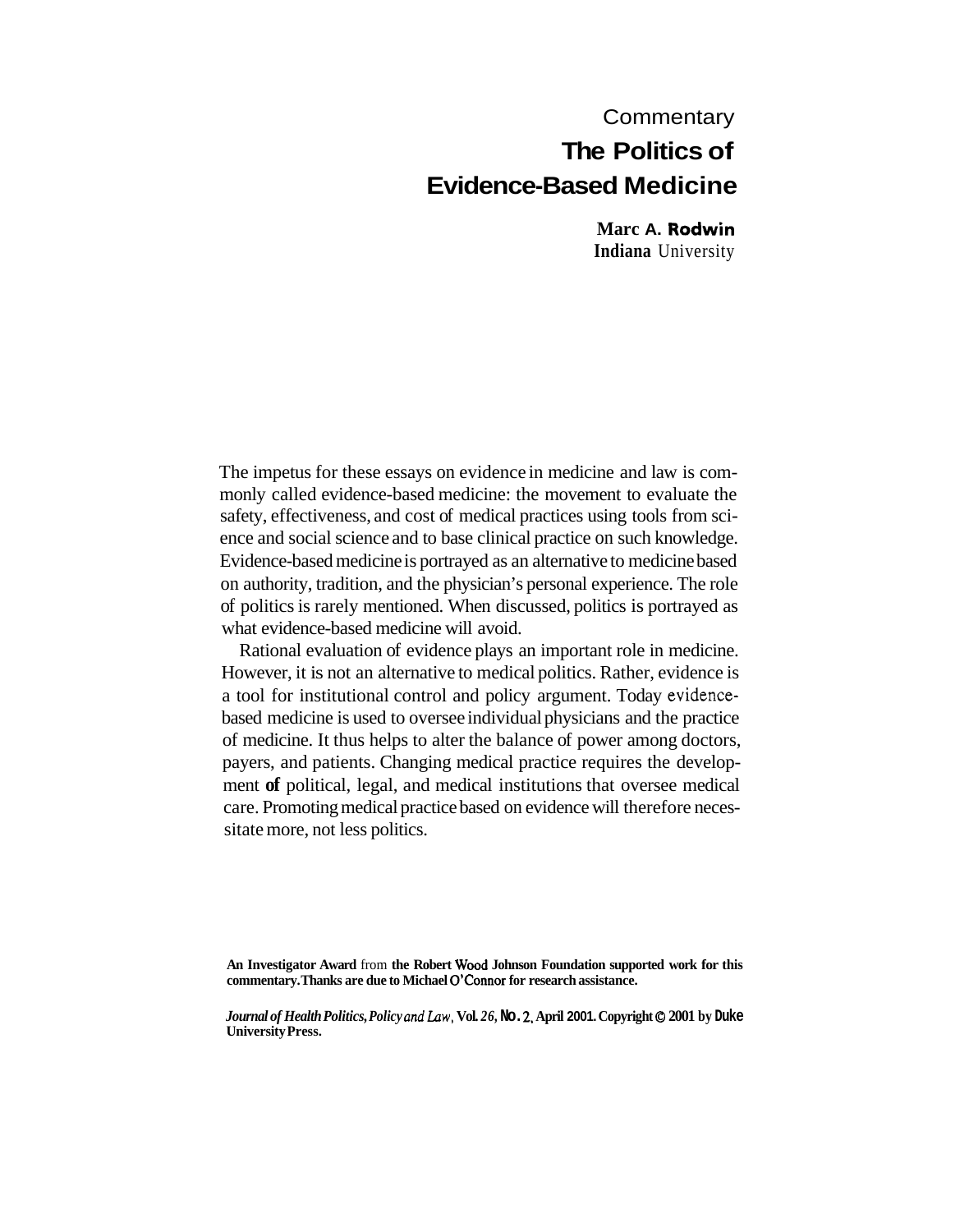## **The Significance of Evidence-Based Medicine**

Until recently physicians practiced medicin based primarily on their medical training, individual experience, and local custom. Few people understood what doctors did and medical work was shrouded in secrecy. Patients had little access to information about medical options or the performance of physicians. Payers also had little information and relied largely on physicians to exercise their best judgment. Doctors knew about their colleagues' work by direct observation or reputation, but there was little in the way of external assessment or control over medical practice outside of informal professional self-regulation. These conditions promoted physician autonomy and sovereignty.

Over the past half-century this situation has changed. Payers have sought to control spending. Patients have sought greater control over their treatments. Both patients and payers aimed to improve the quality of medical care. Physicians and other providers could accept the goals of payers and patients in principle. However, achieving these goals required changes in physician behavior and redistribution of income. Cutting costs, for example, requires reducing the income of physicians, hospitals, and other providers as well as changing the way medicine is practiced. Such changes do not come about without political struggles. In this fight, physicians traditionally possessed significant clout: their authority based on medical expertise. Doctors decided what was medically appropriate with little need to explain or justify their decisions.

Over the past quarter century, managed care organizations (MCOs) have shifted power away from physicians to payers. MCOs required, in one way or another, that doctors and medical institutions change their conduct. Along with new institutions there have arisen new professionals, a class of managers whose job it is to rationalize medicine. They evaluate, oversee, and control medical practice, particularly the conduct of physicians.

Evidence-based medicine helps promote this shift in power and facilitates the work of medical managers. To begin with, evidence-based medicine reduces the discretion and autonomy of physicians. While in the past the authority of doctors prevented questioning of their clinical choices, with evidence-based medicine, payers and managers can ask physicians to justify their decisions, thereby reducing the clinical discretion of doctors.

Moreover, when relying on evidence-based medicine, clinical choices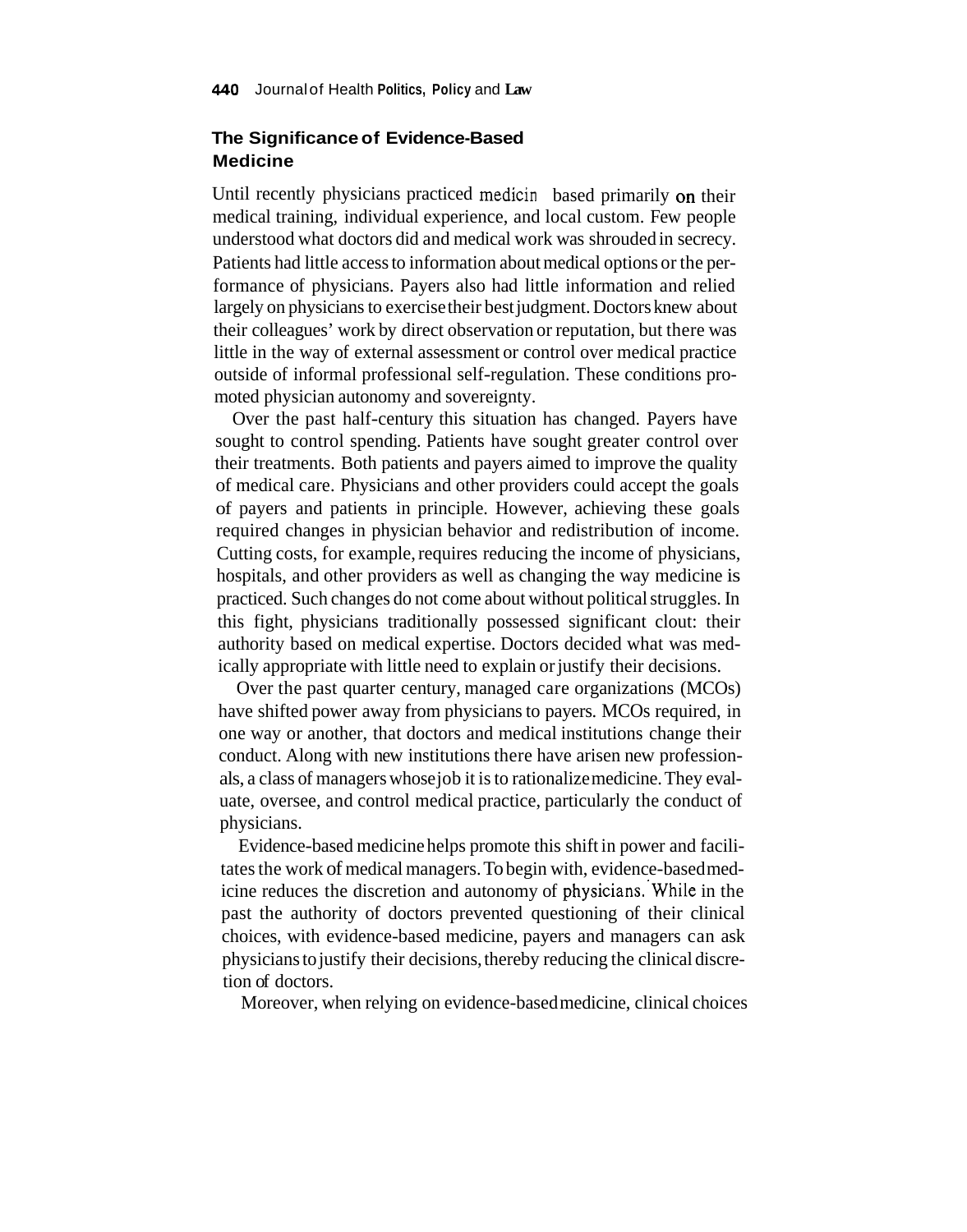are not justified based on clinical insight, medical training, or personal experience. Instead, they are based on data from journal articles in medicine, epidemiology, and economics, which rely on such analytical techniques as random clinical control trials, multiple regression analysis, and cost-effectiveness analysis. These methods don't require a medical education and place nonphysicians trained in social science, science, or public policy analysis on par with physicians.' Relying on such studies breaks the lockhold that the medical profession traditionally has had over judging medicine.

Furthermore, evidence-based medicine has enabled payers, purchasers, and governmental authorities to use their financial clout to alter the practice of medicine. Traditionally doctors defined the standard of care. Now, armed with more and better information about medical practices, payers and purchasers can deny payment for medical services that they deem medically unnecessary or ineffective. In so doing, they redefine standards for appropriate medical practice.

### **The Politics of Expertise and Evidence**

The genius of American politics, as Robert Paul Wolff has noted, is its ability to **turn** ideological issues into questions of interests that allow for compromise (Wolff 1965). In a similar vein, Americans frequently avoid contentious disputes over distribution of resources and power by framing policy issues as technical management questions that are best resolved by experts. This approach came to the fore in the progressive movement of the **1890s,** which attempted to substitute governance by politics with governance by experts. In place of a spoils system, administrators were to be chosen based on merit, using competitive exams and guaranteed tenure. Administrators were supposed to be trained to rationally evaluate evidence and to then make decisions in the public interest.

Even today, the progressive ideal is central to our ideas about governance. For who would advocate having public servants without education and training? And who would forego analysis of policy issues and social problems? Yet the progressive ideal neglects an important point. Policy making, by its nature, requires making choices that are not value free or reducible to technical issues over which there is little controversy:-It is not possible to purge issues of value, purpose, or politics from public policy.

**<sup>1.</sup> Using such methods and studies is generally good. However, excluding other sources of knowledge or insight impoverishes medical practice. See, Lantos and Frader 1990; Tanenbaum 1993; Hanfline 1981: Frankford 1994.**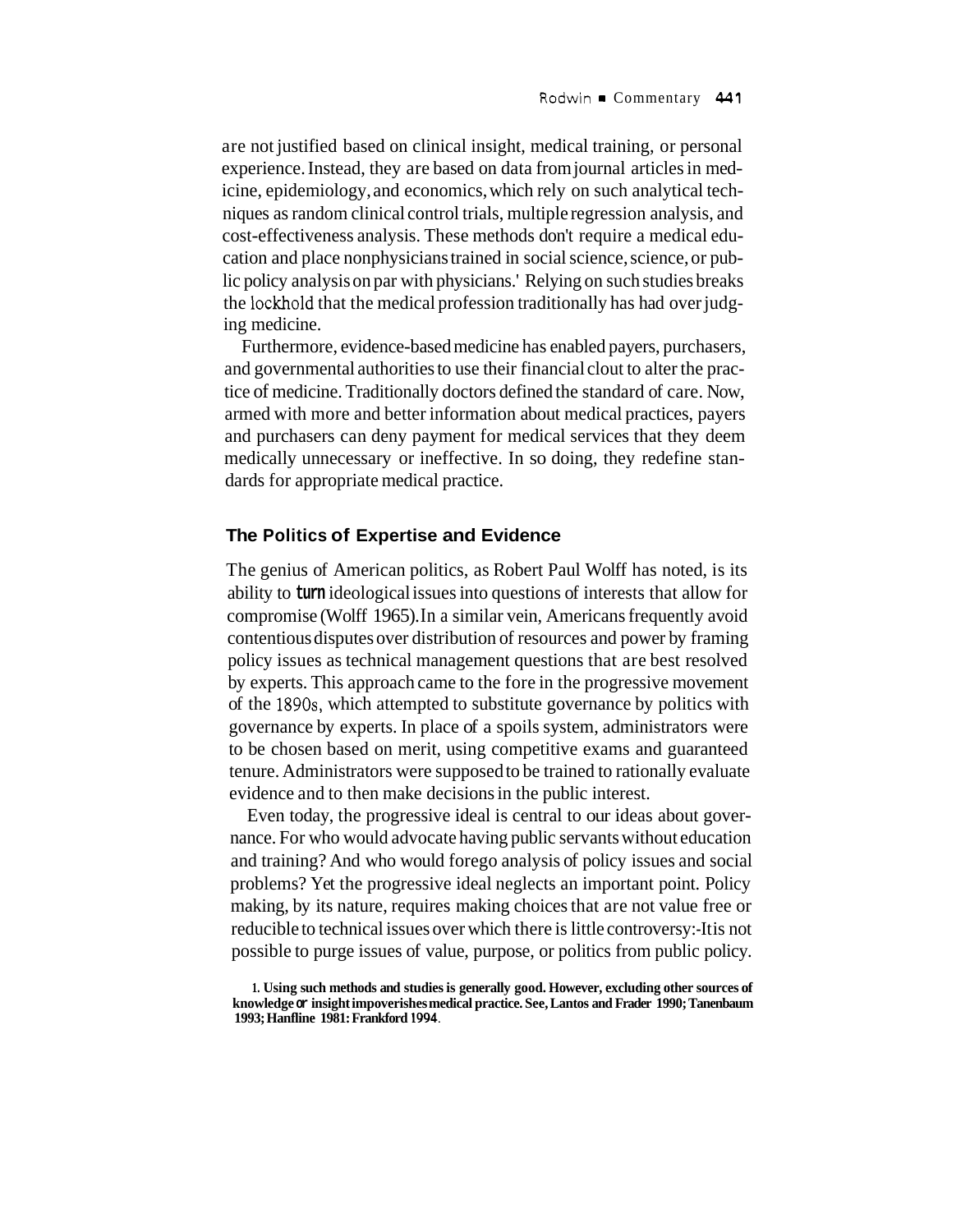#### **442 Journal** of Health **Politics, Policy and Law**

Nevertheless, when faced with contentious health policy issues, Americans often try to do just that. They draw on their progressive era heritage, appeal to evidence and expertise, and search for a technocratic fix (Brown 1985; Belkin 1997; Matthews 1999). In doing so, they hope to defang political conflict. The progressive ideal is implicit in the hope that medical information will lead, without controversy or politics, to better clinical decision making, better medical care, and better health policy. It is implicit, too, in attempts to develop practice guidelines based on evidence and science, as a way to get physicians to rise above their parochial views and self-interest.

Sometimes defining issues **as** questions of technique or evidence masks the underlying political disputes. *(An* example of this is the use of resourcebased relative value scales in the Medicare program to redirect payment among medical specialties.) But the political issues are still there, even when they are addressed indirectly using the language of technique and evidence. Battles over income, turf, and the goals of medicine and policy lie just below the surface. Under these circumstances, evidence becomes an instrument of politics rather than a substitute for it.

#### **Evidence in Policy Debates**

When evidence suggests that one therapy is superior to another, this information can be used to change prevailing medical practice. Such change typically requires that some medical specialties and medical suppliers lose income while others gain, sometimes also, that physicians alter the manner in which they are accustomed to working. Physicians, no less than other groups, tend **to** resist unsettling changes. When the difference between competing therapies is dramatic, indisputable, and wellknown, a better and least costly therapy is likely to be adopted in medical practice. Medical professionalism will often spur such change but if not, the demands of nonmedical groups are likely to do so.

Alas, often evidence is not so clear that there is no room for debate. Sometimes evidence may be preliminary rather than well established, or the therapies may be so new that their long-term effects are not known. Assessments of the effectiveness of a therapy may vary across studies depending on the population studied, the questions asked, or the methodology employed. Even when an area is carefully scrutinized, there is frequently significant uncertainty and ambiguity about what approach will work best. The pros and cons **of** different therapies may also vary depending on the patientis other medical conditions. There may be trade-offs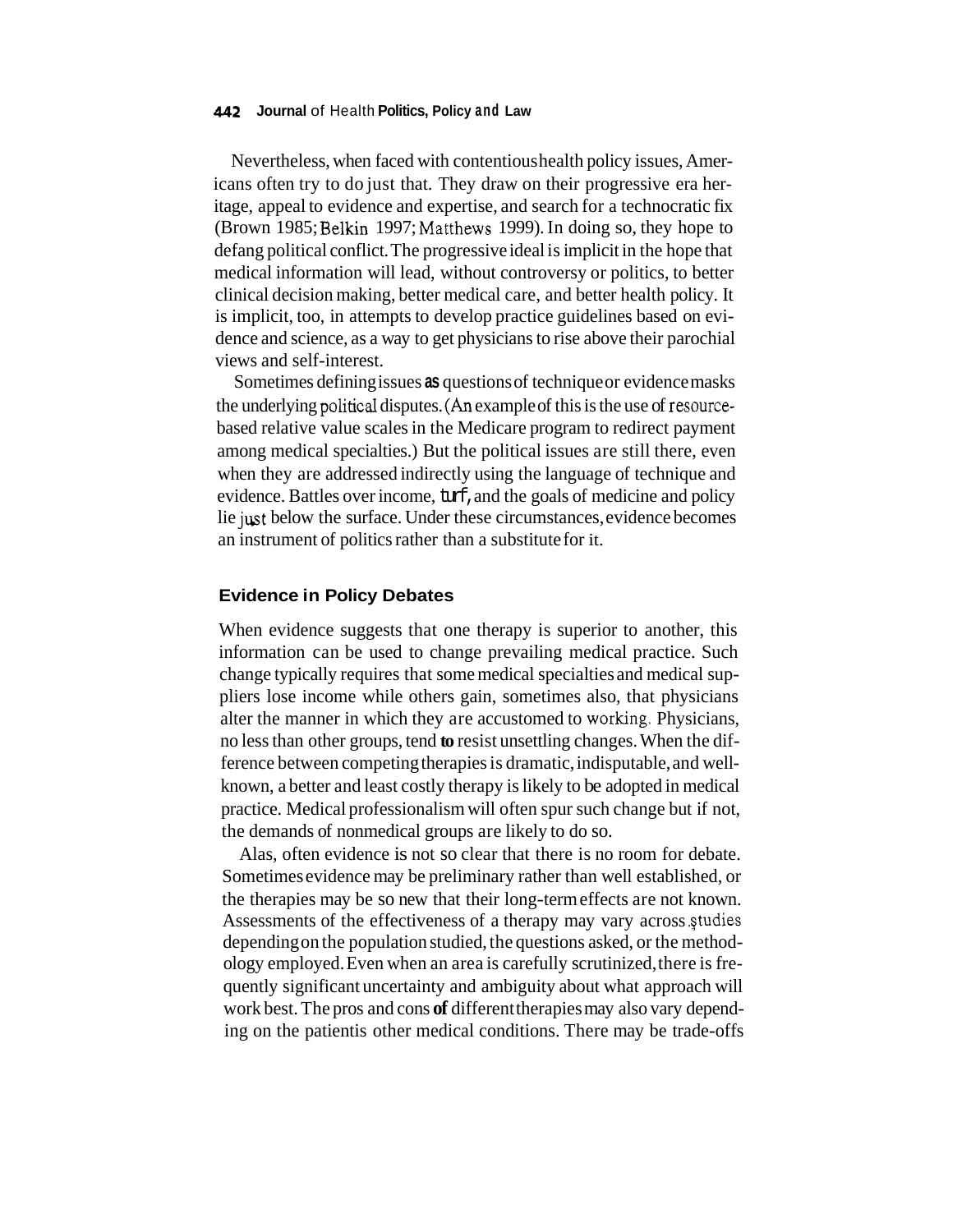between effectiveness and safety, or between effectiveness in treating the medical condition and quality of life.

The complexity of performing good studies and interpreting evidence provides openings for medical providers and suppliers who want either to resist change or to promote new therapies. They usually begin with clear views about how medicine should be practiced and then search for evidence that supports these positions. Not surprisingly, the way they select and interpret evidence fits with their interests.

#### **Evidence and Accountability**

Of course, health policy should promote medical practice that is generally based on science and evidence of effectiveness. How can this be done? Studies evaluating medical practices are necessary, but they are not sufficient. Producing data, evidence, even knowledge alone won't always change the behavior **of** physicians. Doctors have their own financial interests and biases. Third-party payers and medical providers encourage doctors to act in ways to promote their financial interest when they make medical decisions. They provide doctors with financial incentives and also use institutional controls to influence the choices physicians make.

To promote the practice of medicine based on evidence, then, these influences must be minimized and counteracted. There should be rewards for physician behavior that conforms to practice guidelines based on evidence. We also need institutions and incentives that reduce or counter physician conflicts of interest (Rodwin 1993). Most important, there must also be institutions that promote physician oversight and accountability, which are needed to change physician behavior. Such institutions require political and institutional infrastructures that oversee medical practice (Rodwin 2000a).

There are already a range of tools to influence physician behavior, including financial incentives, utilization review, peer review, group practice, and medical information systems. Much of the managed care infrastructure is designed to make doctors accountable. However, accountability to MCOs is a means, not an end. It leaves unanswered the two most important issues. What goals and values will MCOs promote? To whom will MCOs be accountable? (Rodwin 2000b).

The divergence between what is recommended by evidence-based medicine and actual medical practice suggests that we should be skeptical that the medical profession will promote good medical care without oversight. However, we have no reason to be less skeptical that MCOs,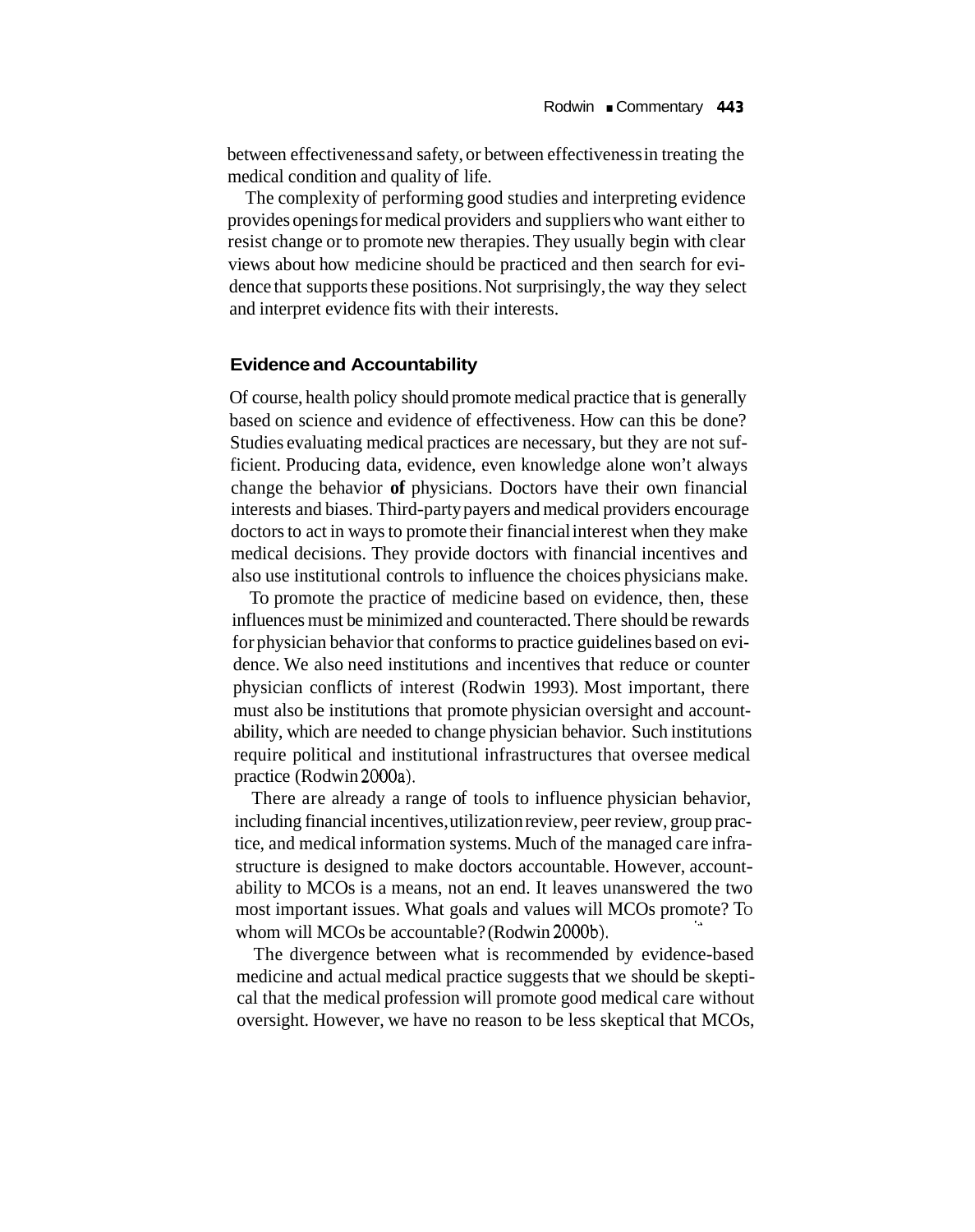or any other organization, will perform as the public desires without oversight. The same reasons that prompt doctors and hospitals to ignore evidence may also prompt managers, MCOs, insurers, purchasers, or other medical providers to ignore evidence (Rodwin **1999).** We need mechanisms to promote accountability of MCOs and other medical organizations to promote evidence-based medicine.

## **The Role of Courts**

Courts resolve disputes, make policy, and promote legal accountability. The way courts evaluate evidence provides some lessons for proponents of evidence-based medicine. Courts perform their work both **as** experts (in law) and as laypeople (interpreting facts and nonlegal issues). Although we typically speak of courts finding the "truth" or "facts," **U.S.** legal procedure is skeptical about the ability of experts to find "truth."

American courts resolve disputes using an adversary system that allows each party to present evidence and experts most favorable to its legal claims, and to cross-examine, discredit, and rebut the expert witnesses of opposing parties. Judges initially are supposed to admit all evidence tendered by parties that is relevant, probative, and not prejudicial to parties (Federal Rules **of** Evidence, Rules 401,402,403). When the parties dispute the facts, the responsibility for sorting through the evidence and determining what facts to believe is left to a jury of laypeople or to a judge that acts not as an expert but as a lay fact finder. This system, whatever defects it has, recognizes that evidence, and even facts are disputable, that experts may disagree, and that therefore there is a political element to interpreting evidence. It aims to promote fair procedure for evaluating evidence rather than fair outcomes, results, or truth. The process makes use of experts but is not controlled by them. For a range of cases, courts rely on lay juries as a democratic check **on** the **power** of judges (Abramson 2000).

Proponents of evidence-based medicine sometimes seem to wish that parties in court proceedings would behave more like scientific investigators. They view courts as unwieldy, inexperienced at addressing questions involving medical evidence and lacking scientific expertise. Such critics have a romantic view of science and are selectively harsh on courts.<sup>2</sup> Whenever evidence is evaluated in policy settings rather than in

**<sup>2.</sup> Science, too, has its politics, See, for example, Kuhn 1970; Feyerabend 1988; Lakatos and Musgrave 1970.**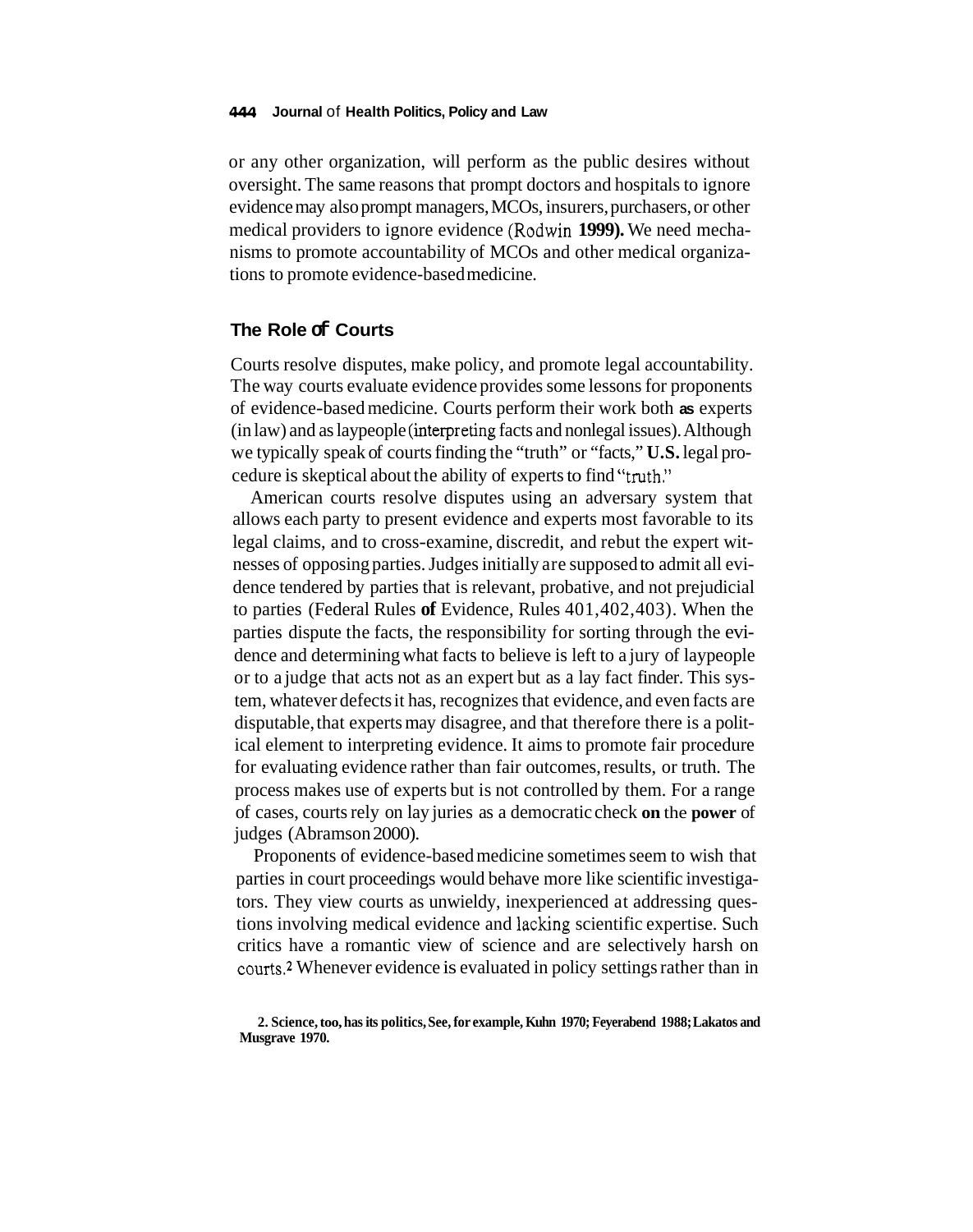peer review journals, the process is always messy and subject to politics. Confronting such politics directly by channeling the political process, rather than denying or avoiding the political element, best addresses the limitations of political processes. Indeed, politics is not necessarily adverse to rational assessment. There is, after all, an element of courts and politics that proponents of evidence-based medicine approve of in principle: the robust criticism and testing of positions by opposing camps rather than reliance on authority and eminence. It would be ironic, indeed, if in an effort to promote evidence-based medicine, American society encouraged resolution of thorny health policy issues by experts without the check of the political process.

## **References**

- Abramson, Jeffrey B. 2000. *We the Jury: The Jury System and the Ideal of Democracy.* Cambridge: Harvard University Press.
- Belkin, Gary. 1997. The Technocratic Wish: Making Sense and Finding Power in the Managed Medical Market Place. *Journal of Health Politics, Policy and Law*  22(2):509 - *5* 32.
- Brown, Lawrence. 1985. Technocratic Corporatism and Administrative Reform in Medicare. *Journal of Health Politics, Policy and Law* 10(3):579-599.
- Feyerabend, Paul. 1988. *Against Method.* London: Verso.
- Frankford, David. 1994. Scienticism and Economics in the Regulation of Health Care. *Journal & Health Politics, Policy and Law* 19(4):773-799.
- Hanfling, Oswald. 1981. *Logical Positivism.* Oxford: Blackwell.
- Kuhn, Thomas A. 1970. *The Structure of Scienrific Revolutions.* Chicago: University of Chicago Press.
- Lakatos, Imre, and Alan Musgrave. 1970. *Criticism and the Growth of Knowledge.*  Cambridge: Cambridge University Press.
- Lantos, John D., and J. Frader. 1990. Extracorporeal Membrane Oxygenation and the Ethics of Clinical Research in Pediatrics. *New England Journal of Medicine*  323(6):409-413.
- Matthews, T. Rosser. 1999. Practice Guidelines and Tort Reform: The Legal System Confronts the Technocratic Wish. *Journal of Health Politics,. Policy and Law*  24(2):275 - 304.
- Rodwin, Marc A. 1993. *Medicine, Money and Morals: Physicians'conflictj of Inter est.* New York: Oxford University Press.
	- . 1999. Backlash **as** Prelude to Managing Managed Care. *Journal of Health Politics, Policy and Law 24(5):* 1115 – 1126:
	- . 2000a. Exit and Voice in American Health Care. *University of Michigan Journal of Law Reform* 32(4):1041- 1066.